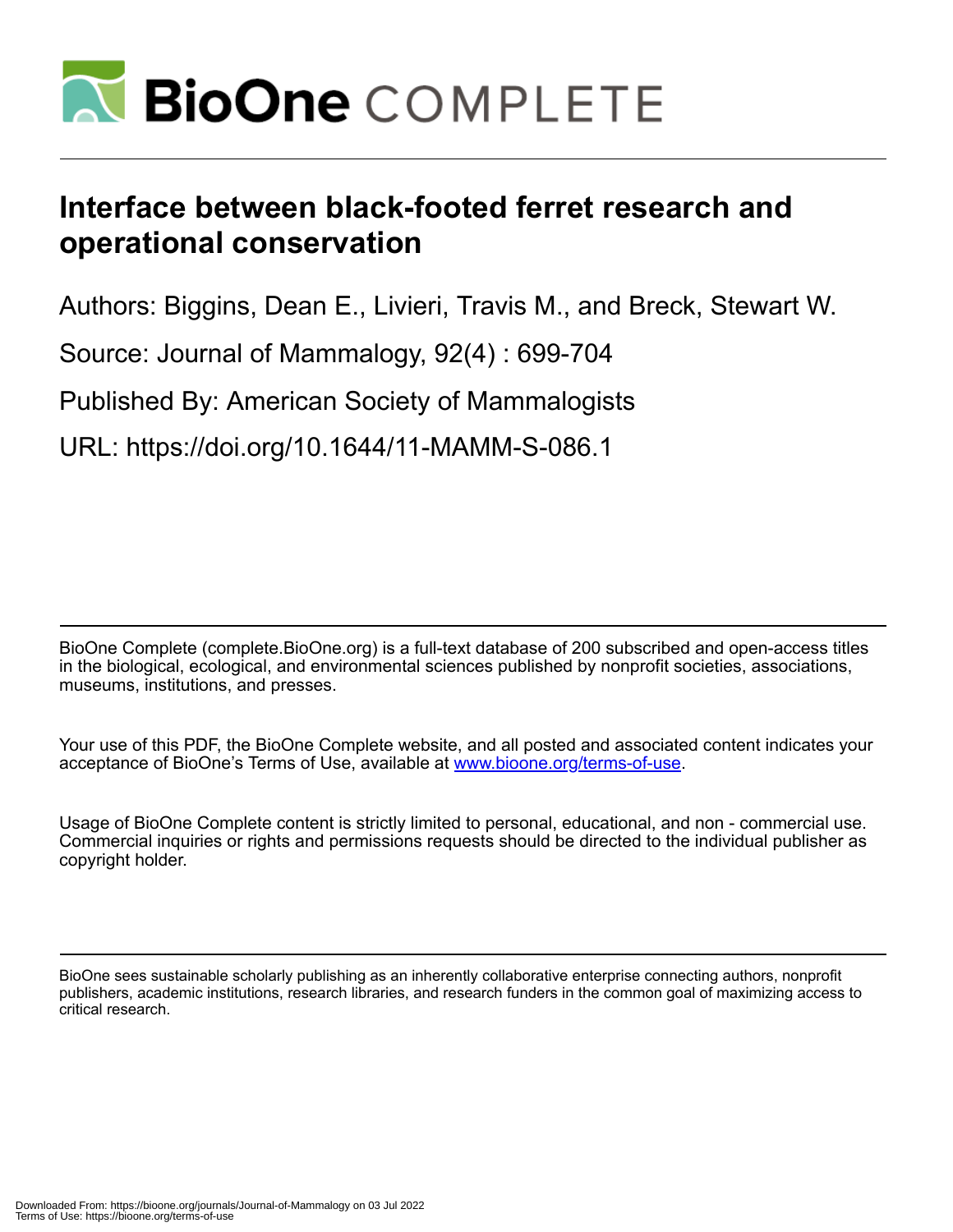

# Interface between black-footed ferret research and operational conservation

DEAN E. BIGGINS,\* TRAVIS M. LIVIERI, AND STEWART W. BRECK

United States Geological Survey, Fort Collins Science Center, 2150 Centre Avenue, Building C, Fort Collins, CO 80526- 8118, USA (DEB)

Prairie Wildlife Research, P.O. Box 308, Wellington, CO 80549-0308, USA (TML)

United States Department of Agriculture—Wildlife Services—National Wildlife Research Center, 4101 LaPorte Avenue, Fort Collins, CO 80521, USA (SWB)

\* Correspondent: dean\_biggins@usgs.gov

Questions and problems that emerged during operational conservation of black-footed ferrets (Mustela nigripes) have been addressed by a wide variety of studies. Early results from such studies often were communicated orally during meetings of recovery groups and in written form using memoranda, unpublished reports, and theses. Typically, implementation of results preceded their publication in widely distributed journals. Many of these studies eventually were published in journals, and we briefly summarize the contents of 8 volumes and special features of journals that have been dedicated to the biology of ferrets and issues in ferret recovery. This year marks the 30th anniversary of rediscovery of the black-footed ferret, and the 7 papers of the following Special Feature summarize data collected over nearly that span of time.

Key words: adaptive management, attitudes, captive breeding, communication, Cynomys, endangered species, Mustela nigripes, plague, prairie dog, reintroduction

E 2011 American Society of Mammalogists DOI: 10.1644/11-MAMM-S-086.1

In the mid-1800s 2 well-known American naturalists 1st described the black-footed ferret (Mustela nigripes) to the scientific world (Audubon and Bachman 1851), but by early in the next century, the black-footed ferret already was suffering from human persecution of prairie dogs (Cynomys) on which it depended (see Miller and Cully [2001] and the accompanying Journal of Mammalogy Special Feature). In the words of Seton (1929:573), ''Now that the big Demon of Commerce has declared war on the Prairie-dog, that merry little simpleton of the Plains must go … and with the passing of the Prairiedog, the Ferret, too, will pass.'' Just 50 years later Seton's prophecy was nearly fulfilled when the last black-footed ferret of the 1st captive-breeding effort died (Carpenter 1985; Poessel et al. 2011) and free-ranging ferrets could no longer be found (Gilbert 1980). But in 1981 hope was restored when a ranch dog killed a ferret near Meeteetse, Wyoming.

The rediscovery of ferrets quickly resulted in studies to learn more about this poorly understood mustelid (Fagerstone and Biggins 2011). Although protection of the population of ferrets at Meeteetse was given highest priority, the population was at risk due to its limited size and available habitat. Plans for a small captive-breeding effort evolved, with a goal of creating a 2nd population of ferrets to provide redundancy and ferrets for release into other habitats, but those plans were diverted into an emergency effort to salvage ferrets when the wild Meeteetse population began to collapse in 1985 due to diseases (Biggins et al. 2006). By winter 1985 only 10 ferrets were known to exist (6 in captivity and 4 in the wild). The 2nd captive-breeding program produced no offspring during 1986, but 2 females left in the wild reproduced. All remaining wild ferrets that could be found  $(n = 12)$  were removed to a captive-breeding facility by early 1987, and eventually 15 of the 18 ferrets in captivity bred. The 2nd captive-breeding program ultimately fared much better than the 1st, producing  $>6,000$  ferrets by 2008 (Jachowski and Lockhart 2009) and supporting reintroductions at 19 sites in 10 states and provinces by 2009. The estimated population by summer of 2008 included a core breeding population of about 240 adults maintained in captivity (Marinari and Kreeger 2006) and an estimated 824 ferrets in free-ranging populations (Jachowski and Lockhart 2009).

Successes of conservation efforts to date are due in large part to the dedication and on-the-ground decisions of a large

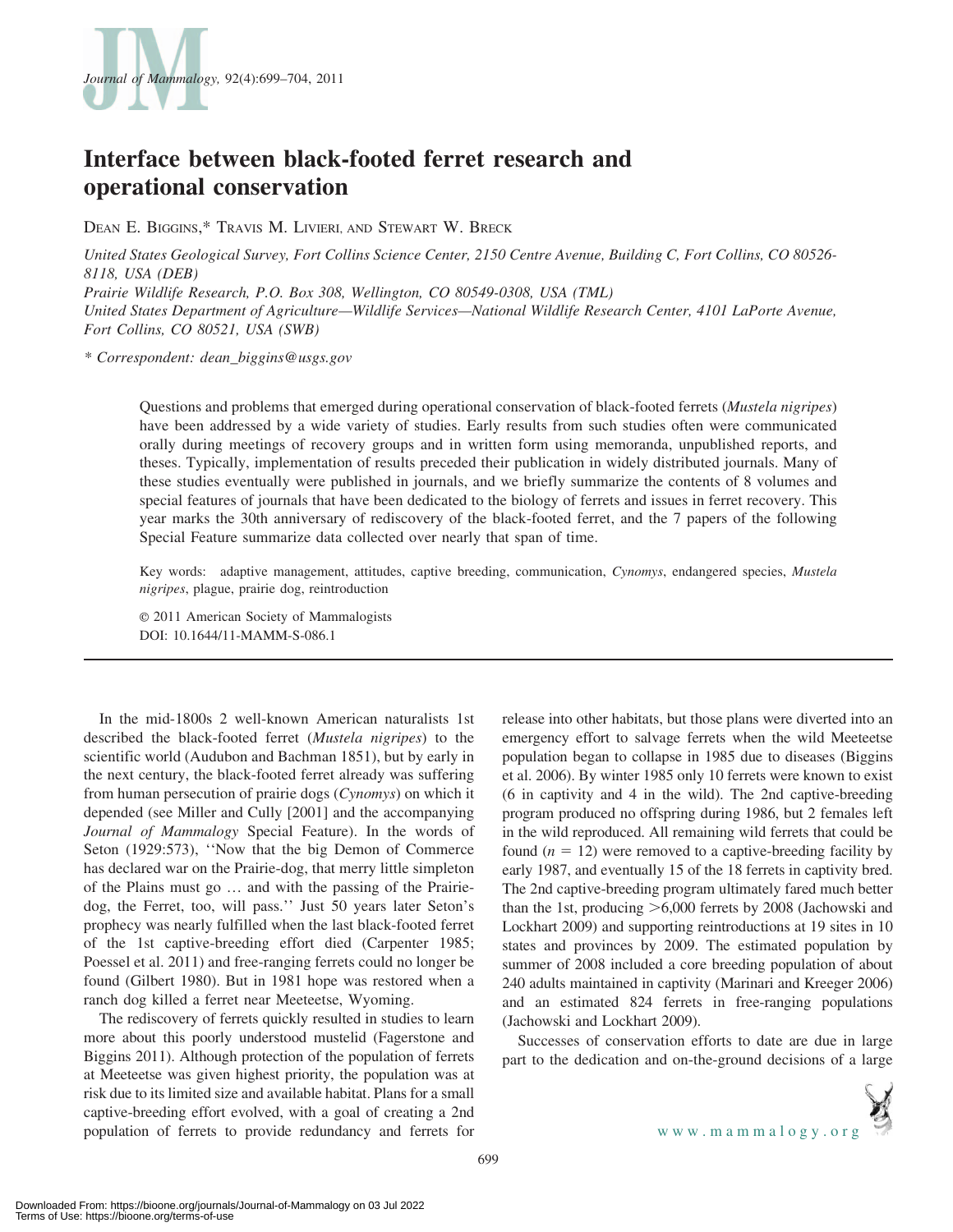team of individuals. Progress also has been a product of science. With this Special Feature we are commemorating the 30th year of the rediscovery of black-footed ferrets and the mix of science and management activities that extracted ferrets from the edge of extinction. Although scientific underpinnings exist for many management activities involved in ferret conservation, we define operational conservation as management activities that are not linked directly to testing of hypotheses or conducting experiments. Operational conservation included tasks such as searching for extant populations of ferrets, captive-breeding operations, manipulations of habitat, and releasing ferrets to establish populations. The problems that emerged during operational conservation of black-footed ferrets have motivated much of the research on this species. Understanding the complex social dynamics between personnel involved in operational conservation and research provides a context for understanding the trajectory of research. We briefly review this history in the next section. As additional background, we follow this discussion of social context with a section containing brief summaries of former groups of papers published collectively in various volumes.

#### RESEARCH IN SUPPORT OF OPERATIONAL CONSERVATION

Lessons from observing the interface between black-footed ferret research and operational conservation suggest that such a partnership can be effective but might not be without controversy. Presumably, biologists involved in a project that focuses on conservation of a critically endangered species share a common goal of species recovery, but various backgrounds and philosophies can lead to differing views on the most appropriate means to achieve that end result. Disagreements and compromises are inevitable. Given the nearly universal limitations of funding, resources, and numbers of animals available, not all proposed research can be accommodated, and what is approved often must be narrowly focused. Experimental designs can be less than perfect due to operational constraints and management needs. For example, sample sizes, allocations of sexes, timing of releases, and other attributes of an experiment might need adjustment to accommodate requirements of the captivebreeding operation. Uncertainties regarding outcomes associated with different proposed methods can mean that plans associated with operational conservation need to accommodate experimental or comparative approaches that put animals at varying risk. Ultimately, it is especially important to allow applied research (i.e., addressing questions) to take priority over other objectives (e.g., reaching site-specific population targets) when problems of survival become apparent or questions have broadscale implications. For example, reintroduction sites with low population densities of ferrets or with population growth rates that were low or negative were used as laboratories for research that led to important discoveries critical to the recovery program. In the words of Miller et al. (1994:462), ''High mortality is not a failure unless biologists do not learn enough to increase survival in future reintroductions."

One of the communication challenges at the interface of research and management is balancing the need by resource management agencies for rapid access to the latest information and the need for researchers to publish their results in peerreviewed outlets, which can be a slow process. The United States Fish and Wildlife Service and other agencies must make timely decisions on the best available science (Brosnan and Groom 2006), especially when addressing endangered species concerns. The best available science might include information that is unpublished at the time decisions are needed. Thus, initial communication of important research results for ferrets often was accomplished orally within groups that had representatives from multiple institutions (e.g., federal, state, and local agencies that manage land and wildlife, in addition to private landowners and conservation groups); groups were given names such as the Black-footed Ferret Advisory Team, later supplanted by the Black-footed Ferret Interstate Coordinating Committee, and finally succeeded by the Black-footed Ferret Recovery Implementation Team and its Conservation Subcommittee (Lockhart et al. 2006). From the perspective of researchers, presentations at such groups often became a lively and vigorous form of peer review (Miller et al. 1996). Early examples were the series of meetings to decide the fate of the Meeteetse ferret population in 1985. Researchers presented data in 1985 showing a precipitous decline in the population, ultimately resulting in the decision in 1986 to remove all ferrets to a captive population, but those data were not published until 2 years later (Forrest et al. 1988). For situations seemingly in need of expeditious (but not necessarily immediate) attention, oral communications at meetings often were supplemented with memoranda, unpublished reports, theses, and dissertations.

## PUBLISHED COLLECTIONS OF EARLIER RESEARCH

The requirements for rapid communication and response during management of endangered species do not obviate the need to publish results in outlets that are widely distributed. Doing so allows others to synthesize information regarding ferret biology within novel contexts, different scales of time and space, and various levels of taxonomy. Moreover, research on black-footed ferrets clearly addresses theoretical questions in ecology and also has broader applications in conservation biology. Although results often were published separately in a wide variety of outlets, collections of papers addressing the results of research efforts periodically were grouped into proceedings of symposia and workshops, books, and special features of journals (Fig. 1). The 1st workshop on black-footed ferrets and prairie dogs (Linder and Hillman 1973) summarized the status of ferrets and prairie dogs at the time the current Endangered Species Act became law (1973) and recognized the link between prairie dog conservation and the future of the ferret. These proceedings led to greater interest in searching for extant ferret populations and helped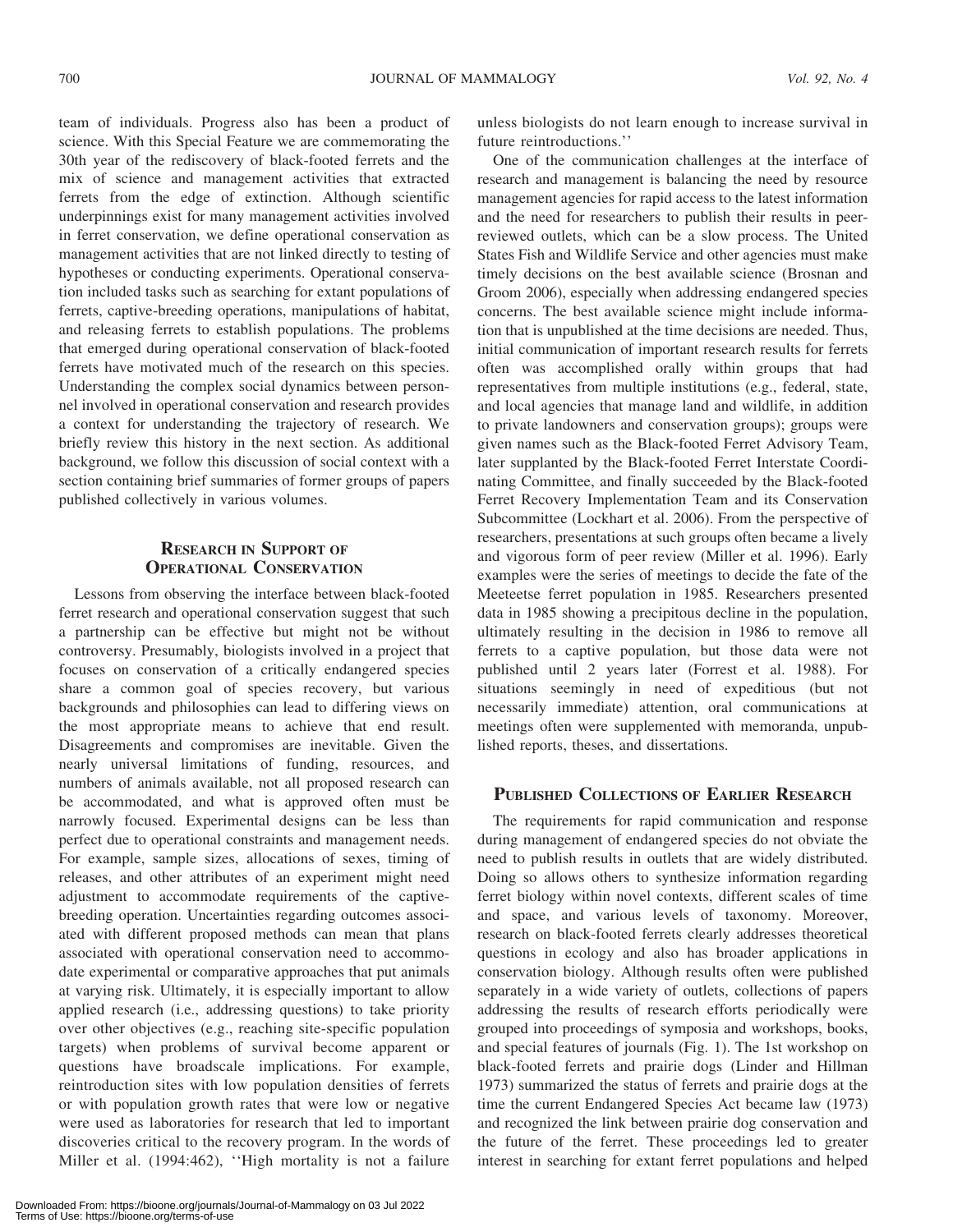

O Studies reported in this special feature

FIG. 1.—Time line relating symposia, workshops, special publications, and research reported in the 7 other papers presented in this Special Feature to noteworthy events and periods in the conservation of black-footed ferrets.

guide the course of action that followed the discovery of black-footed ferrets in 1981 near Meeteetse, Wyoming. The Meeteetse population presented a renewed opportunity to learn about ferret ecology. At a 2nd prairie dog and ferret workshop (Anderson and Inkley 1985) some initial findings from studies at Meeteetse were reported, agency responsibilities for ferrets were discussed, and survey techniques for studying the species were refined. Research reported in Wood (1986) evaluated museum specimens and systematics of ferrets, ferret behavior and ecology, and for the 1st time attempted to estimate genetic variation.

The focus of research in Seal et al. (1989) was on captivebreeding and reproductive techniques because by then all extant black-footed ferrets lived in captivity, although consideration also was given to management of small populations that might be discovered or reestablished. Oldemeyer et al. (1993) reported on research into the ecological roles of prairie dogs, the importance of sylvatic plague, and coarse-scale habitat assessment for reintroduction of blackfooted ferrets, which already had begun. The limited amount of prairie dog habitat available for reintroduction of blackfooted ferrets helped raise questions about viability of prairie dog populations. A 1998 petition by the National Wildlife Federation to list black-tailed prairie dogs (Cynomys ludovicianus) as a threatened species spurred research and reviews on the range-wide conservation status and factors influencing prairie dog persistence (reported in a Special Feature of the Journal of Mammalogy—Miller and Cully 2001).

As captive breeding of ferrets became refined and reintroductions achieved success in reestablishing wild populations, finescale habitat relationships were explored and tools to mitigate disease emerged (Roelle et al. 2006). Biologically, the greatest threat to prairie dog viability and black-footed ferret recovery is the deadly disease plague (caused by the bacterium Yersinia pestis). A recent symposium on plague (Antolin et al. 2010)

Downloaded From: https://bioone.org/journals/Journal-of-Mammalogy on 03 Jul 2022 Terms of Use: https://bioone.org/terms-of-use

presented research on the role of enzootic plague in survival of black-footed ferrets (Matchett et al. 2010) and prairie dogs (Biggins et al. 2010) and on the efficacy of vaccines against plague (Rocke et al. 2010).

### THIS SPECIAL FEATURE

The 30th anniversary of the rediscovery of black-footed ferrets will occur on 26 September of this year, and the 7 papers of this Special Feature span research over much of that 30-year period (Fig. 1). The 1st study reported in the pages that follow (Fagerstone and Biggins 2011) was conducted during 1983–1984 on the ancestral population of ferrets at Meeteetse (Fig. 1). That study focused on gaining a better understanding of basic ecological relationships using radiotelemetry, a technique that had been recommended 10 years earlier (Erickson 1973) to study this reclusive semifossorial and nocturnal species. In 1985 plague began to have devastating effects on both the prairie dog and the ferret populations at Meeteetse, and a 2nd disease, canine distemper (caused by Morbillivirus) also appeared to be affecting the ferret population (Williams et al. 1988), ultimately resulting in the decision to rescue all remaining ferrets at Meeteetse.

After 4 years of breeding and rearing ferrets in captivity a sufficient number of ferrets was available to begin reintroductions in 1991 (Fig. 1). During the initial phases of captive breeding much of the research attention had been devoted to ferret reproduction (Seal et al. 1989), but soon other experiments and field trials were directed toward developing strategies for rearing ferrets in a manner that would allow them to be returned successfully to their native habitat. Many kinds of research were impossible to implement directly on black-footed ferrets during the early years of captive breeding, leading to use of closely related Siberian polecats (Mustela eversmanii) as surrogates for black-footed ferrets. The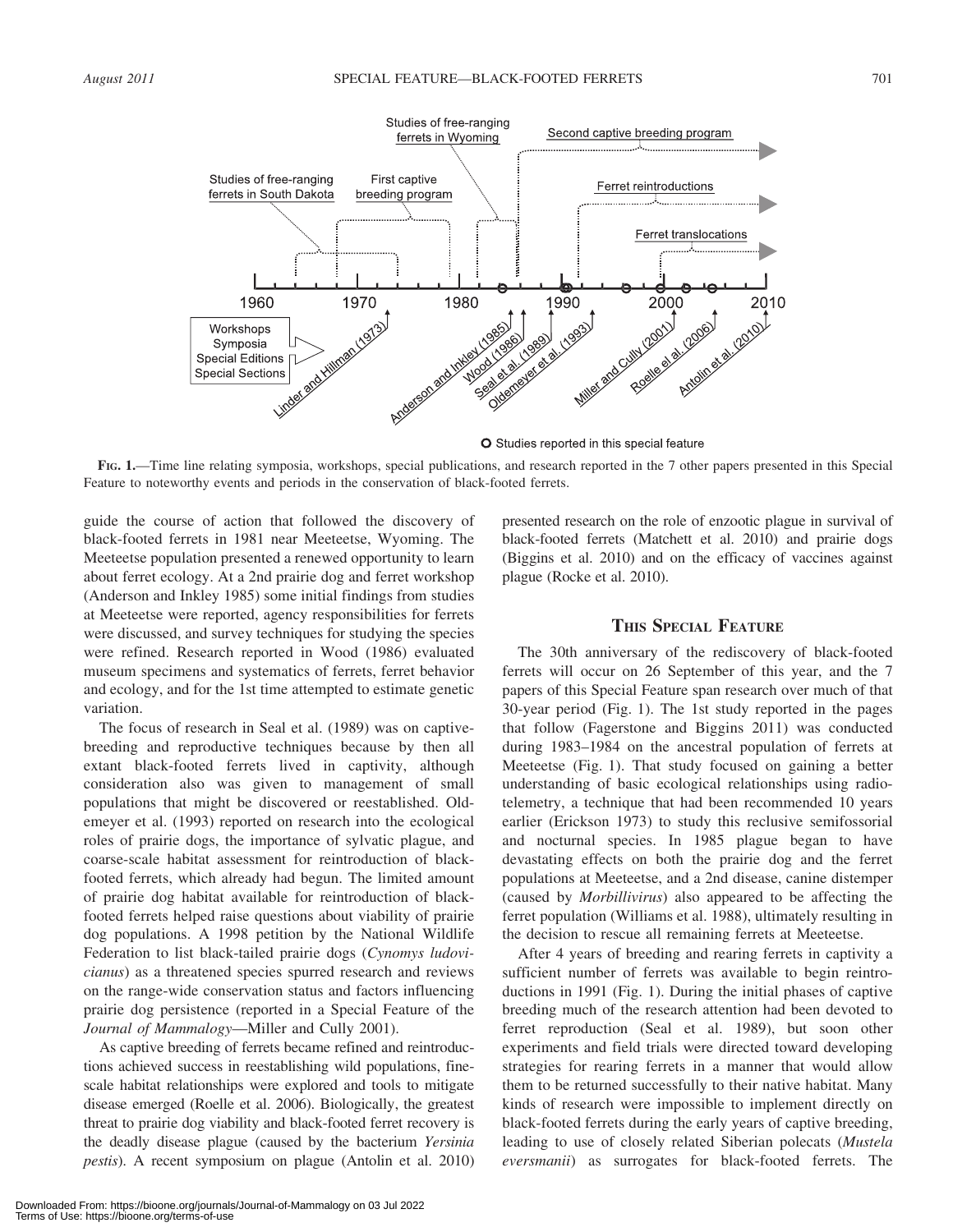efficacy of using this purported ecological equivalent as an ecological surrogate, the results from trial releases of polecats, and comparative results from the initial release of ferrets are subjects of the 2nd and 3rd papers in this Special Feature (Biggins et al. 2011b, 2011c).

The last 4 papers of this Special Feature involve research conducted on reintroduced populations of ferrets (Fig. 1). Predation on ferrets was quickly identified as the major cause of mortality during the 1st several months postrelease. The 4th paper (Poessel et al. 2011) uses data collected on radiotagged ferrets released in the Conata Basin of South Dakota during 1996–1997 and identifies landscape features that correlate with mortality of ferrets due to predation. By 1998 enough had been learned about rearing ferrets with appropriate stimuli in captivity and conditioning them in outdoor pens to increase their postrelease survival by an order of magnitude (Biggins et al. 1998), but the question remained whether wild-born ferrets that were translocated would have even better survival skills. A study of ferret translocation in 1999 in South Dakota provided data for the 5th paper of this Special Feature (Biggins et al. 2011a). Considering the small number of founders from which all extant ferrets descended, discussions and evaluations of genetics have been ongoing during captivebreeding and reintroduction efforts (Seal et al. 1989). During 2001–2003 the Conata Basin population of ferrets had become self-sustaining, providing an opportunity to examine retention of allelic diversity in a population of free-ranging ferrets (6th paper—Cain et al. 2011). In the early years of reintroductions quality of ferret habitat was judged and ranked at individual sites prior to release of ferrets using a broadscale model based on ferret energetics (Biggins et al. 1993). In recent years increased attention has been given to habitat relationships assessed at finer scales, namely dispersion of prairie dog burrows (and prairie dogs as an assumed correlate) within prairie dog colonies. The 7th paper of this Special Feature (Eads et al. 2011) examines habitat relationships within that context. We hope the articles published in this Special Feature will serve not only to inform a broader community of biologists of the progress with black-footed ferret conservation but also will contribute to an understanding of the evolution of these specialist carnivores and suggest additional tools for conservation and management of endangered species.

#### FUTURE DIRECTIONS

The future of ferret conservation is jeopardized by limited availability of prairie dog habitat (Jachowski and Lockhart 2009) that stems from 2 chief causes. Seton (1929:573) astutely identified one of the causes as human persecution of prairie dogs, but his lucid prose was more prescient than he could have imagined. The ''war'' on prairie dogs actually included flanking assaults from 2 sides. In addition to the agricultural development advancing westward from the eastern United States, the ''big demon of commerce'' also involved trade between eastern Asia and the west coast of North America. Ships with rats and their fleas brought plague

from Asia to the west coast of North America. The disease rather quickly (1900–1950) invaded eastward, causing extensive losses of all 3 species of prairie dogs comprising ferret habitat (Cynomys leucurus, C. gunnisoni, and C. ludovicianus). Perceptions of the threat posed by plague have changed since the epizootic at Meeteetse in 1985. At that time ferrets were considered to be resistant to plague, and the disease (Williams et al. 1991) was not thought to reside in prairie dog colonies as a persistent threat (Barnes 1993). Ferrets are now known to be directly susceptible to the disease (Godbey et al. 2006), and nonepizootic levels of plague transmission appear to cause substantial mortality in prairie dogs (Biggins et al. 2010) and ferrets (Matchett et al. 2010).

Without changes in human attitudes about prairie dogs as vermin (Lockhart et al. 2006) and effective tools to manage plague, ferret recovery will be problematic. Management actions such as increasing prairie dog populations on public lands and enabling payment programs for prairie dog occupancy of private lands might provide more habitat for ferret reintroductions. Plague is the most pressing problem needing biological research. In the complex process of plague maintenance and transmission the fleas as vectors are an important component. To date, methods to reduce flea abundance have provided the only stand-alone tools that are operationally effective for managing plague in the ferret– prairie dog community (i.e., use of various insecticides for flea control). Flea control on large scales has been costly and timeconsuming, and it is likely that the insecticides used affect some nontarget organisms. Studies of flea ecology, other products for flea control, and timing of management actions might improve the efficiency of vector-control methods. A vaccine for ferrets has been effective, but the present version must be administered by injection (Rocke et al. 2006), and this method does not protect the prey on which ferrets depend. An orally deliverable vaccine for prairie dogs might provide the most pragmatic solution and is being tested (Rocke et al. 2010).

Although the interplay between operational conservation and research has at times been difficult, the qualified successes of ferret recovery should be considered a tribute to the efforts to maintain an active and adaptable research program in conjunction with on-the-ground management of ferrets. Anthropogenic changes that seem irreversible (e.g., inadvertent introduction of plague to western North America) have created a challenging environment for black-footed ferret conservation. Nevertheless, thriving populations are being maintained with intensive management, suggesting that reestablishment of this species in the wild is possible if social values generate the resolve to do so. It is our hope that in another 30 years black-footed ferrets will no longer be endangered but will once again be a sustainable treasure of the North American fauna.

#### **ACKNOWLEDGMENTS**

We emphasize that the acknowledgments sections of the accompanying papers are (due to space limitations) woefully inadequate. For example, we would like to mention by name all of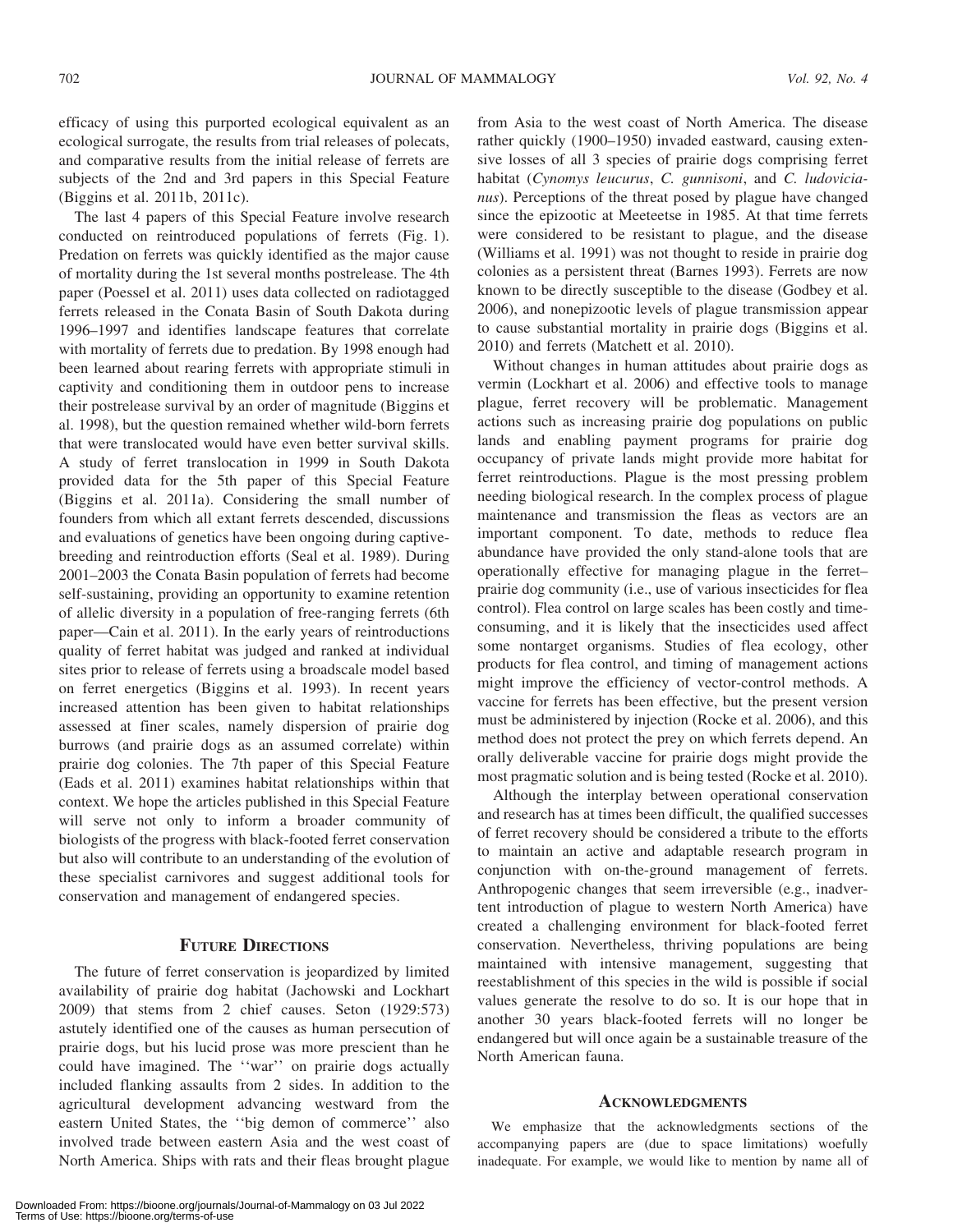the crew members who collected field data, but the list is much too long. The list, however, also should reach far beyond those who were involved directly in day-to-day field activities. There would have been little research on ferrets without the many governmental agencies, private institutions, and individuals involved in the operational conservation program that it serves. We are grateful that the ferret recovery program has grown to involve 19 reintroduction sites in 10 states and provinces (including 1 in Mexico and 1 in Canada) and has a federal facility and 5 zoos maintaining and producing ferrets for release, but the size and complexity of the program now make proper recognition of contributions difficult (Jachowksi and Lockhart 2009). We are taking a small step to show our appreciation to the many collaborators by creating a comprehensive listing of them that will appear elsewhere (http://www.prairiewildlife.org/). Finally, we thank J. F. Cully, T. J. O'Shea, and J. L. Godbey for helpful reviews of this introductory synopsis.

#### LITERATURE CITED

- ANDERSON, S. H., AND D. B. INKLEY (EDS.). 1985. Black-footed ferret workshop proceedings. Wyoming Game and Fish Department, Cheyenne.
- ANTOLIN, M. F., ET AL. (EDS.). 2010. Symposium on the ecology of plague and its effects on wildlife. Vector-Borne and Zoonotic Diseases 10:1–103.
- AUDUBON, J. J., AND J. BACHMAN. 1851. The viviparous quadrupeds of North America. V. G. Audubon, New York. Vol. 2.
- BARNES, A. M. 1993. A review of plague and its relevance to prairie dog populations and the black-footed ferret. Pp. 28–37 in Management of prairie dog complexes for reintroduction of the black-footed ferret (J. L. Oldemeyer, D. E. Biggins, B. J. Miller, and R. Crete, eds.). United States Fish and Wildlife Service, Biological Report 1993—13.
- BIGGINS, D. E., ET AL. 1993. A technique for evaluating black-footed ferret habitat. Pp. 73–87 in Management of prairie dog complexes for reintroduction of the black-footed ferret (J. L. Oldemeyer, D. E. Biggins, B. J. Miller, and R. Crete, eds.). United States Fish and Wildlife Service, Biological Report 1993—13.
- BIGGINS, D. E., J. L. GODBEY, K. L. GAGE, L. G. CARTER, AND J. A. MONTENIERI. 2010. Vector control improves survival of three species of prairie dogs (Cynomys) in areas considered enzootic for plague. Vector-Borne and Zoonotic Diseases 10: 17–26.
- BIGGINS, D. E., J. L. GODBEY, L. R. HANEBURY, B. LUCE, M. R. MATCHETT, AND A. VARGAS. 1998. The effect of rearing methods on survival of reintroduced black-footed ferrets. Journal of Wildlife Management 62:643–653.
- BIGGINS, D. E., J. L. GODBEY, B. M. HORTON, AND T. M. LIVIERI. 2011a. Movements and survival of black-footed ferrets associated with an experimental translocation in South Dakota. Journal of Mammalogy 92:742–750.
- BIGGINS, D. E., L. R. HANEBURY, B. J. MILLER, AND R. A. POWELL. 2011b. Black-footed ferrets and Siberian polecats as ecological surrogates and ecological equivalents. Journal of Mammalogy 92:710–720.
- BIGGINS, D. E., B. J. MILLER, T. W. CLARK, AND R. P. READING. 2006. Restoration of an endangered species: the black-footed ferret. Pp. 581–585 in Principles of conservation biology (M. J. Groom, G. K. Meffe, and C. R. Carroll, eds.). 3rd ed. Sinauer Associates, Inc., Publishers, Sunderland, Massachusetts.
- BIGGINS, D. E., B. J. MILLER, L. R. HANEBURY, AND R. A. POWELL. 2011c. Mortality of Siberian polecats and black-footed ferrets released onto prairie dog colonies. Journal of Mammalogy 92:721– 731.
- BROSNAN, D. M., AND M. J. GROOM. 2006. The integration of conservation science and policy: the pursuit of knowledge meets the use of knowledge. Pp. 625–634 in Principles of conservation biology (M. J. Groom, G. K. Meffe, and C. R. Carroll, eds.). 3rd ed. Sinauer Associates, Inc., Publishers, Sunderland, Massachusetts.
- CAIN, C. M., T. M. LIVIERI, AND B. J. SWANSON. 2011. Genetic evaluation of a reintroduced population of black-footed ferrets (Mustela nigripes). Journal of Mammalogy 92:751–759.
- CARPENTER, J. W. 1985. Captive breeding and management of blackfooted ferrets. Pp. 12.1–12.13 in Proceedings of the black-footed ferret workshop (S. H. Anderson and D. B. Inkley, eds.). Wyoming Game and Fish Department, Cheyenne.
- EADS, D. A., J. J. MILLSPAUGH, D. E. BIGGINS, T. M. LIVIERI, AND D. S. JACHOWSKI. 2011. Postbreeding resource selection by adult blackfooted ferrets in the Conata Basin, South Dakota. Journal of Mammalogy 92:760–770.
- ERICKSON, R. C. 1973. Some black-footed ferret research needs. Pp. 153–164 in Proceedings of the black-footed ferret and prairie dog workshop (R. L. Linder and C. N. Hillman, eds.). South Dakota State University, Brookings.
- FAGERSTONE, K. A., AND D. E. BIGGINS. 2011. Black-footed ferret areas of activity during late summer and fall at Meeteetse, Wyoming. Journal of Mammalogy 92:705–709.
- FORREST, S. C., ET AL. 1988. Population attributes for the black-footed ferret (Mustela nigripes) at Meeteetse, Wyoming, 1981-1985. Journal of Mammalogy 69:261–273.
- GILBERT, B. 1980. Missing and presumed to be dead. Sports Illustrated 53(16):102–114.
- GODBEY, J. L., D. E. BIGGINS, AND D. GARELLE. 2006. Exposure of captive black-footed ferrets (Mustela nigripes) to plague. Pp. 233– 237 in Recovery of the black-footed ferret: progress and continuing challenges (J. E. Roelle, B. J. Miller, J. L. Godbey, and D. E. Biggins, eds.). United States Geological Survey Scientific Investigations Report 2005-5293.
- JACHOWSKI, D. J., AND J. M. LOCKHART. 2009. Reintroducing the blackfooted ferret Mustela nigripes to the Great Plains of North America. Small Carnivore Conservation 41:58–64.
- LINDER, R. L., AND C. N. HILLMAN (EDS.). 1973. Proceedings of the black-footed ferret and prairie dog workshop. South Dakota State University, Brookings.
- LOCKHART, J. M., E. T. THORNE, AND D. R. GOBER. 2006. A historical perspective on recovery of the black-footed ferret and the biological and political challenges affecting its future. Pp. 6–19 in Recovery of the black-footed ferret: progress and continuing challenges (J. E. Roelle, B. J. Miller, J. L. Godbey, and D. E. Biggins, eds.). United States Geological Survey Scientific Investigations Report 2005—5293.
- MARINARI, P. E., AND J. S. KREEGER. 2006. An adaptive management approach for black-footed ferrets in captivity. Pp. 23–27 in Recovery of the black-footed ferret: progress and continuing challenges (J. E. Roelle, B. J. Miller, J. L. Godbey, and D. E. Biggins, eds.). United States Geological Survey Scientific Investigations Report 2005—5293.
- MATCHETT, R. M., D. E. BIGGINS, V. CARLSON, B. POWELL, AND T. ROCKE. 2010. Enzootic plague reduces black-footed ferret (Mustela nigripes) survival in Montana. Vector-Borne and Zoonotic Diseases 10:27–35.